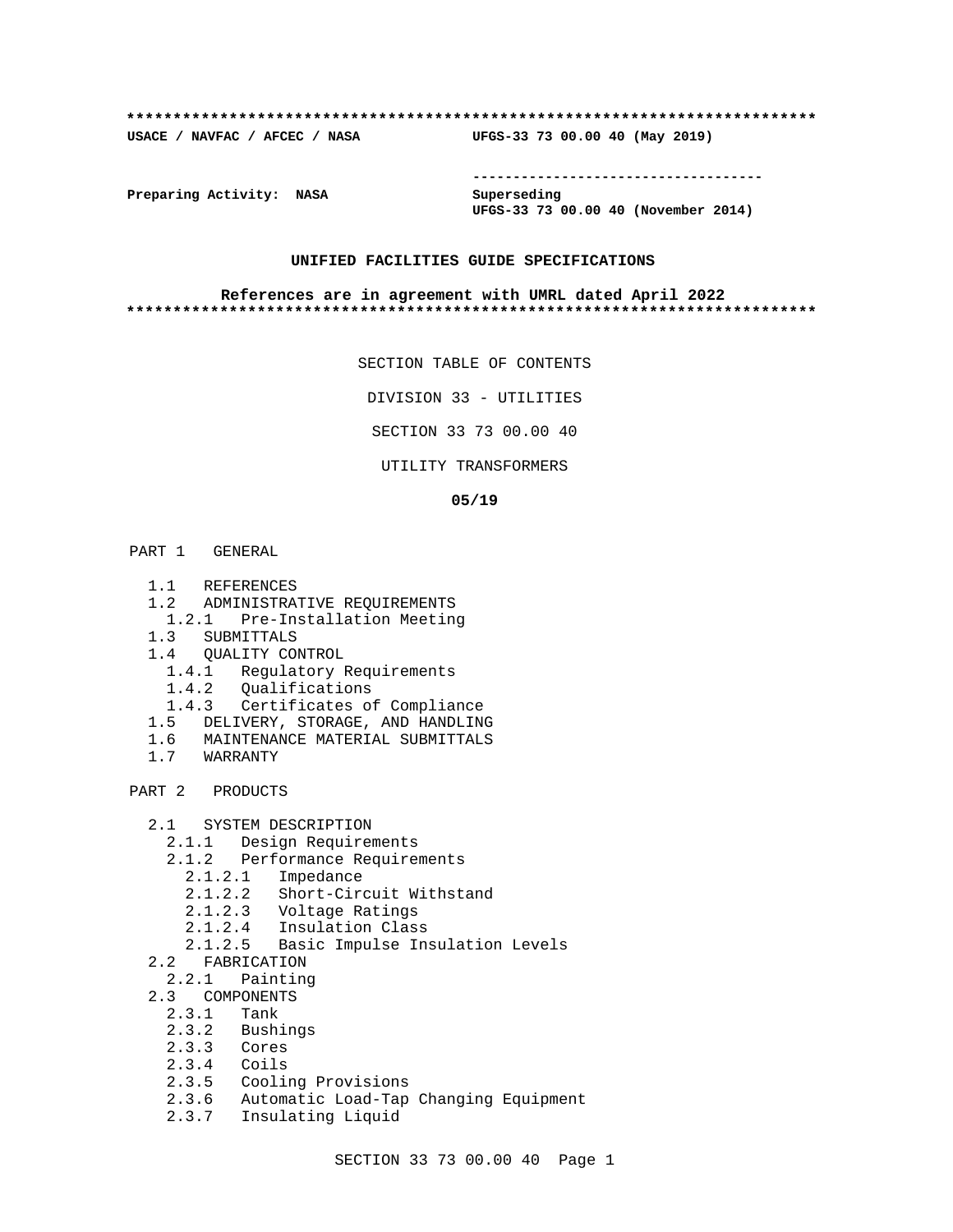- 2.4 ACCESSORIES
	- 2.4.1 Space Heaters
	- 2.4.2 External Voltage Source
	- 2.4.3 Miscellaneous
- 2.5 FACTORY TESTING
- 2.5.1 Transformer Test Schedule
- 2.5.2 Design Tests
	- 2.5.3 Routine and Other Tests
- PART 3 EXECUTION
	- 3.1 INSTALLATION
	- 3.2 FIELD QUALITY CONTROL
	- 3.2.1 Acceptance Tests
	- 3.3 CLOSEOUT ACTIVITIES
		- 3.3.1 Test Reports
		- 3.3.2 Maintenance
- -- End of Section Table of Contents --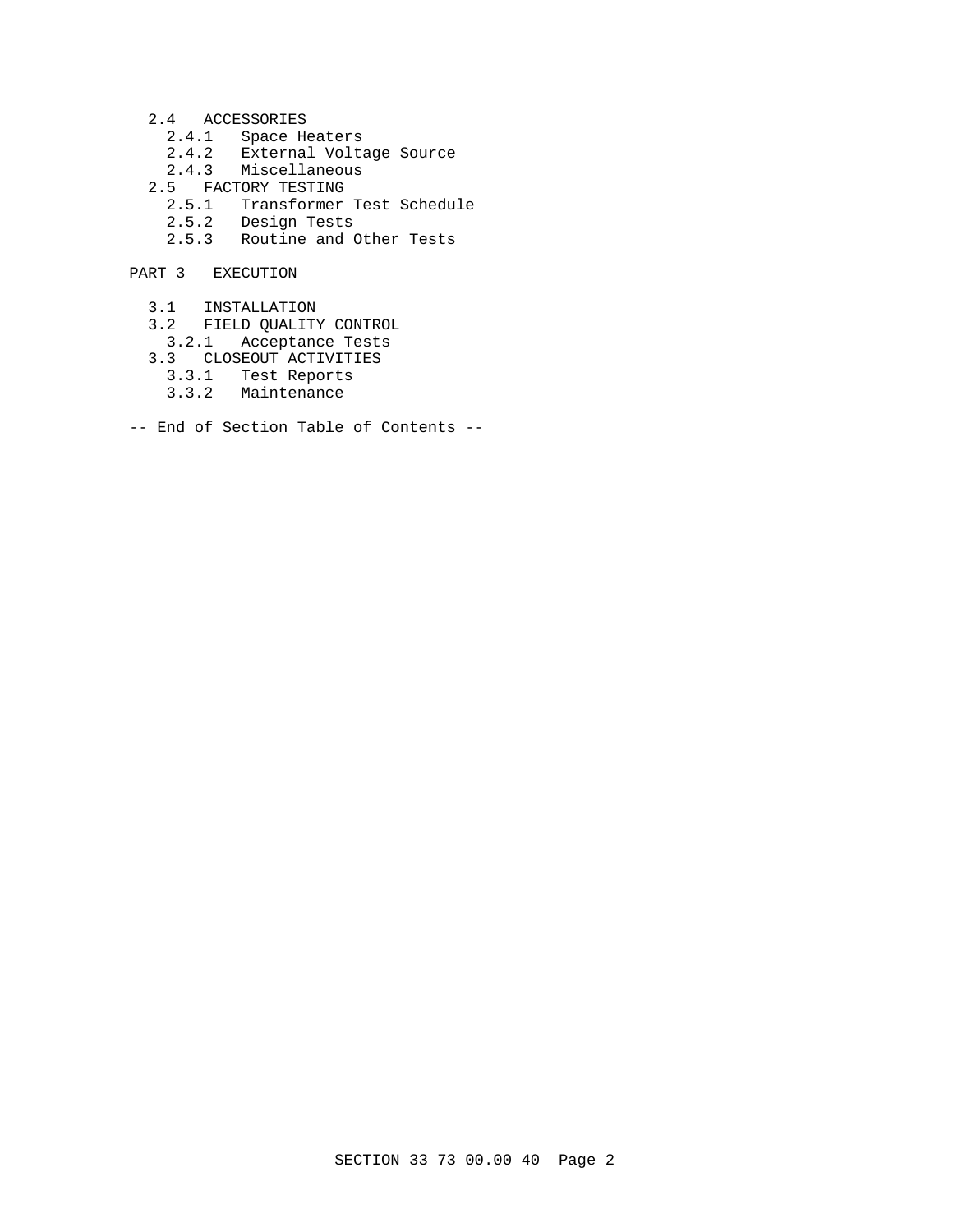USACE / NAVFAC / AFCEC / NASA

--------------------------------------

UFGS-33 73 00.00 40 (May 2019)

Preparing Activity: NASA

Superseding UFGS-33 73 00.00 40 (November 2014)

#### UNIFIED FACILITIES GUIDE SPECIFICATIONS

References are in agreement with UMRL dated April 2022 

SECTION 33 73 00.00 40

## UTILITY TRANSFORMERS  $05/19$

NOTE: This guide specification covers the requirements for station power transformers, singleand three-phase. Indicate rating, size, and installation details on drawings.

Adhere to UFC 1-300-02 Unified Facilities Guide Specifications (UFGS) Format Standard when editing this guide specification or preparing new project specification sections. Edit this guide specification for project specific requirements by adding, deleting, or revising text. For bracketed items, choose applicable item(s) or insert appropriate information.

Remove information and requirements not required in respective project, whether or not brackets are present.

Comments, suggestions and recommended changes for this guide specification are welcome and should be submitted as a Criteria Change Request (CCR). 

#### PART 1 GENERAL

#### 1.1 REFERENCES

NOTE: This paragraph is used to list the publications cited in the text of the guide specification. The publications are referred to in the text by basic designation only and listed in this paragraph by organization, designation, date, and title.

Use the Reference Wizard's Check Reference feature when you add a Reference Identifier (RID) outside of the Section's Reference Article to automatically place the reference in the Reference Article. Also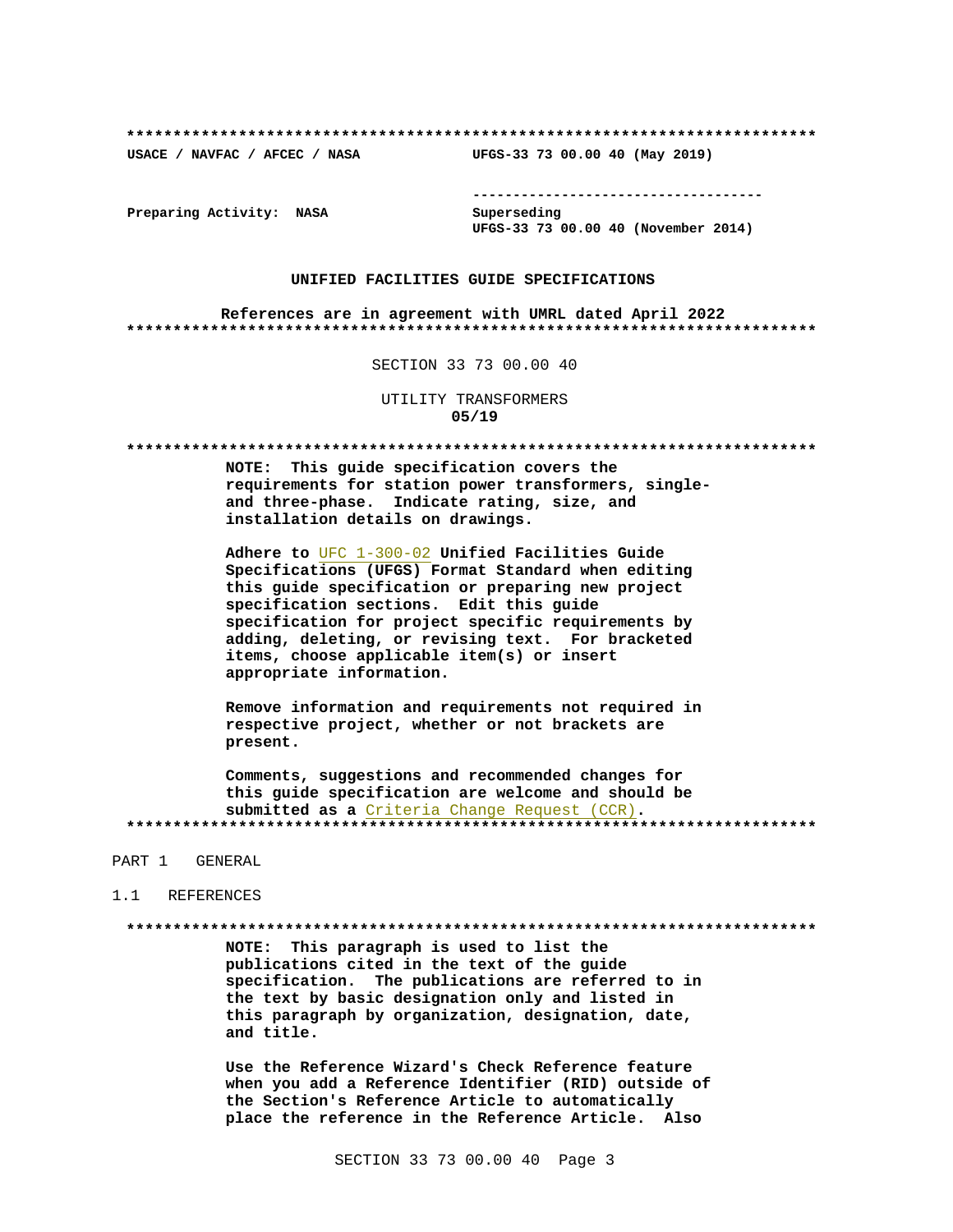**use the Reference Wizard's Check Reference feature to update the issue dates.**

**References not used in the text are automatically deleted from this section of the project specification when you choose to reconcile references in the publish print process. \*\*\*\*\*\*\*\*\*\*\*\*\*\*\*\*\*\*\*\*\*\*\*\*\*\*\*\*\*\*\*\*\*\*\*\*\*\*\*\*\*\*\*\*\*\*\*\*\*\*\*\*\*\*\*\*\*\*\*\*\*\*\*\*\*\*\*\*\*\*\*\*\*\***

The publications listed below form a part of this specification to the extent referenced. The publications are referred to within the text by the basic designation only.

ASTM INTERNATIONAL (ASTM)

| ASTM A345       | (2019) Standard Specification for<br>Flat-Rolled Electrical Steels for Magnetic<br>Applications                                                                |
|-----------------|----------------------------------------------------------------------------------------------------------------------------------------------------------------|
| ASTM B48        | (2000; R 2021; E 2021) Standard<br>Specification for Soft Rectangular and<br>Square Bare Copper Wire for Electrical<br>Conductors                              |
| <b>ASTM D92</b> | (2012a) Standard Test Method for Flash and<br>Fire Points by Cleveland Open Cup Tester                                                                         |
| <b>ASTM D97</b> | (2017b) Standard Test Method for Pour<br>Point of Petroleum Products                                                                                           |
| ASTM D117       | (2018) Standard Guide for Sampling, Test<br>Methods, and Specifications for Electrical<br>Insulating Liquids                                                   |
| ASTM D877       | (2002; R 2007) Standard Test Method for<br>Dielectric Breakdown Voltage of Insulating<br>Liquids Using Disk Electrodes                                         |
| ASTM D924       | (2008) Standard Test Method for<br>Dissipation Factor (or Power Factor) and<br>Relative Permittivity (Dielectric<br>Constant) of Electrical Insulating Liquids |
| ASTM D974       | (2014; E 2016) Standard Test Method for<br>Acid and Base Number by Color-Indicator<br>Titration                                                                |
| ASTM D1533      | (2012) Standard Test Method for Water in<br>Insulating Liquids by Coulometric Karl<br>Fischer Titration                                                        |
| ASTM D3487      | (2016; E2017) Standard Specification for<br>Mineral Insulating Oil Used in Electrical<br>Apparatus                                                             |
| ASTM D3612      | (2002; R 2017) Standard Test Method for<br>Analysis of Gases Dissolved in Electrical<br>Insulating Oil by Gas Chromatography                                   |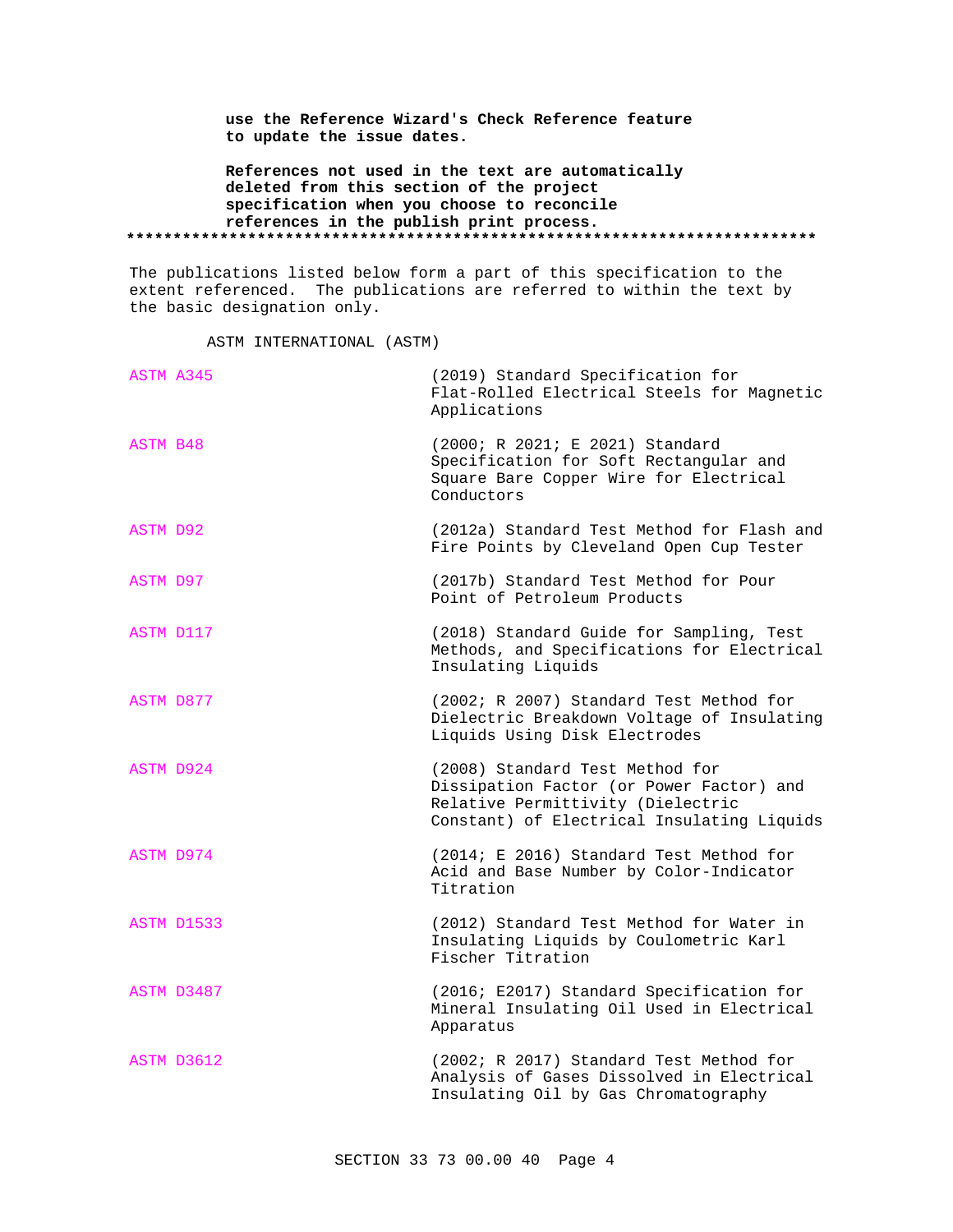FM GLOBAL (FM)

| FM APP GUIDE                                                  | (updated on-line) Approval Guide<br>http://www.approvalquide.com/                                                                                                                                                                                                       |
|---------------------------------------------------------------|-------------------------------------------------------------------------------------------------------------------------------------------------------------------------------------------------------------------------------------------------------------------------|
|                                                               | INSTITUTE OF ELECTRICAL AND ELECTRONICS ENGINEERS (IEEE)                                                                                                                                                                                                                |
| IEEE 62                                                       | (1995; R 2005) Guide for Diagnostic Field<br>Testing of Electric Power Apparatus-Part<br>1: Oil Filled Power Transformers,<br>Regulators, and Reactors                                                                                                                  |
| IEEE C2                                                       | (2017; Errata 1-2 2017; INT 1 2017)<br>National Electrical Safety Code                                                                                                                                                                                                  |
| <b>IEEE C37.121</b>                                           | (2012) American National Standard for<br>Switchgear-Unit Substations - Requirements                                                                                                                                                                                     |
| <b>IEEE C57.12.00</b>                                         | (2021) General Requirements for<br>Liquid-Immersed Distribution, Power, and<br>Regulating Transformers                                                                                                                                                                  |
| IEEE C57.12.10                                                | (2017) Requirements for Liquid-Immersed<br>Power Transformers                                                                                                                                                                                                           |
| IEEE C57.12.34                                                | (2015) Standard Requirements for<br>Pad-Mounted, Compartmental-Type,<br>Self-Cooled, Three-Phase Distribution<br>Transformers, 10 MVA and Smaller; High<br>Voltage, 34.5 kV Nominal System Voltage<br>and Below; Low Voltage, 15 kV Nominal<br>System Voltage and Below |
| <b>IEEE C57.12.80</b>                                         | (2010) Standard Terminology for Power and<br>Distribution Transformers                                                                                                                                                                                                  |
| IEEE C57.12.90                                                | (2021) Test Code for Liquid-Immersed<br>Distribution, Power, and Regulating<br>Transformers                                                                                                                                                                             |
| IEEE C57.19.00                                                | (2009; INT 1 2009; Errata 2010) Standard<br>General Requirements and Test Procedures<br>for Outdoor Power Apparatus Bushings                                                                                                                                            |
| <b>IEEE C57.98</b>                                            | (2011) Guide for Transformer Impulse Tests                                                                                                                                                                                                                              |
| NATIONAL FIRE PROTECTION ASSOCIATION (NFPA)                   |                                                                                                                                                                                                                                                                         |
| NFPA 70                                                       | (2020; ERTA 20-1 2020; ERTA 20-2 2020; TIA<br>20-1; TIA 20-2; TIA 20-3; TIA 20-4)<br>National Electrical Code                                                                                                                                                           |
| ORGANISATION FOR ECONOMIC CO-OPERATION AND DEVELOPMENT (OECD) |                                                                                                                                                                                                                                                                         |
| OECD Test 203                                                 | (1992) Fish Acute Toxicity Test                                                                                                                                                                                                                                         |
| U.S. ENVIRONMENTAL PROTECTION AGENCY (EPA)                    |                                                                                                                                                                                                                                                                         |
| EPA $600/4-90/027F$                                           | (1993) Methods for Measuring the Acute                                                                                                                                                                                                                                  |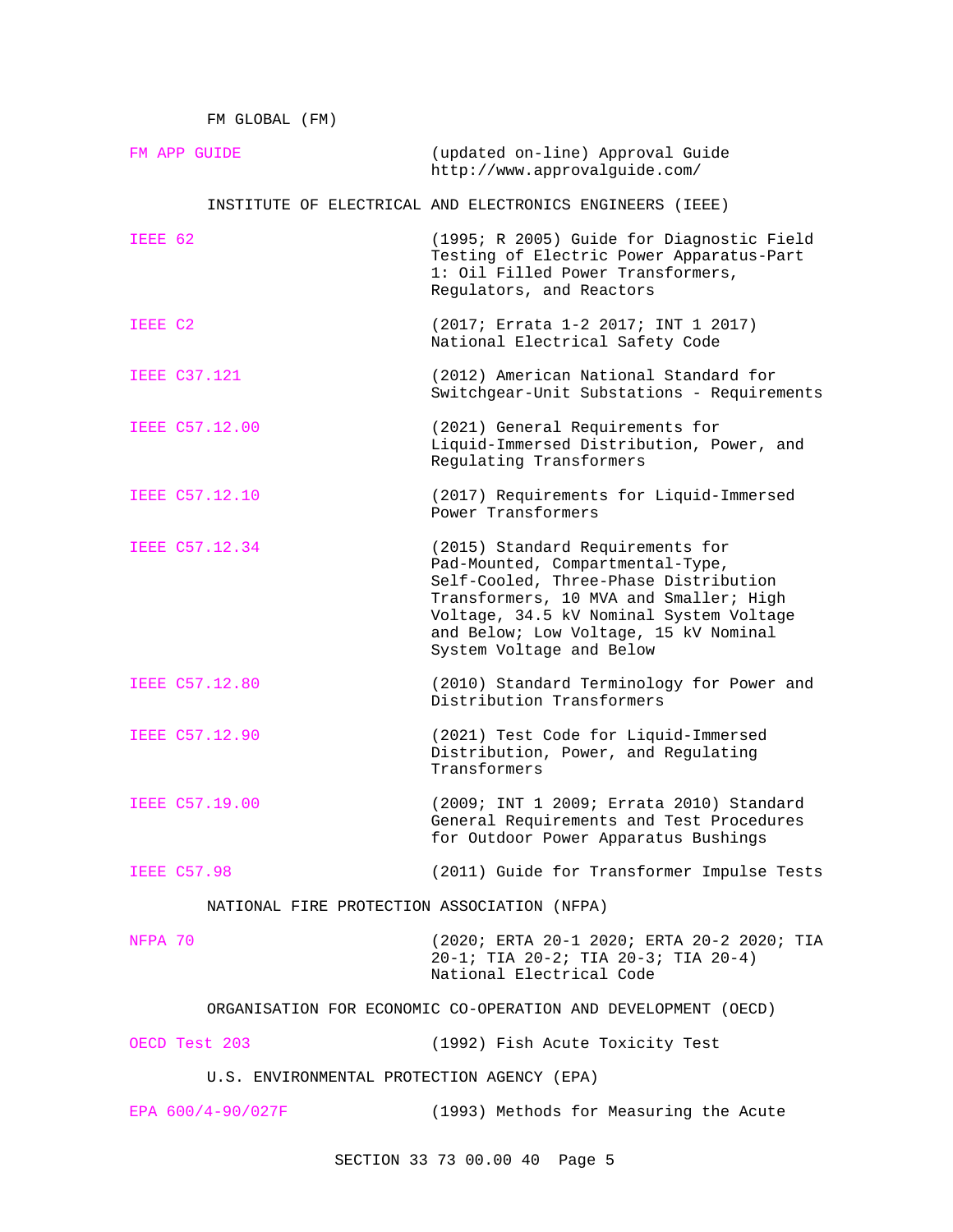Toxicity of Effluents and Receiving Waters to Freshwater and Marine Organisms

EPA 712-C-98-075 (1998) Fate, Transport and Transformation Test Guidelines - OPPTS 835.3100- "Aerobic Aquatic Biodegradation"

## 1.2 ADMINISTRATIVE REQUIREMENTS

## 1.2.1 Pre-Installation Meeting

Within [30] [\_\_\_\_\_] calendar days after [date of award] [date of receipt by him of notice of award], submit for the approval of the Contracting Officer [six] [\_\_\_\_\_] copies of specified drawings of all equipment to be furnished under this contract, together with weights and overall dimensions.

#### 1.3 SUBMITTALS

#### **\*\*\*\*\*\*\*\*\*\*\*\*\*\*\*\*\*\*\*\*\*\*\*\*\*\*\*\*\*\*\*\*\*\*\*\*\*\*\*\*\*\*\*\*\*\*\*\*\*\*\*\*\*\*\*\*\*\*\*\*\*\*\*\*\*\*\*\*\*\*\*\*\*\***

**NOTE: Review Submittal Description (SD) definitions in Section 01 33 00 SUBMITTAL PROCEDURES and edit the following list, and corresponding submittal items in the text, to reflect only the submittals required for the project. The Guide Specification technical editors have classified those items that require Government approval, due to their complexity or criticality, with a "G." Generally, other submittal items can be reviewed by the Contractor's Quality Control System. Only add a "G" to an item, if the submittal is sufficiently important or complex in context of the project.**

**For Army projects, fill in the empty brackets following the "G" classification, with a code of up to three characters to indicate the approving authority. Codes for Army projects using the Resident Management System (RMS) are: "AE" for Architect-Engineer; "DO" for District Office (Engineering Division or other organization in the District Office); "AO" for Area Office; "RO" for Resident Office; and "PO" for Project Office. Codes following the "G" typically are not used for Navy, Air Force, and NASA projects.**

**The "S" classification indicates submittals required as proof of compliance for sustainability Guiding Principles Validation or Third Party Certification and as described in Section 01 33 00 SUBMITTAL PROCEDURES.**

**Choose the first bracketed item for Navy, Air Force and NASA projects, or choose the second bracketed item for Army projects. \*\*\*\*\*\*\*\*\*\*\*\*\*\*\*\*\*\*\*\*\*\*\*\*\*\*\*\*\*\*\*\*\*\*\*\*\*\*\*\*\*\*\*\*\*\*\*\*\*\*\*\*\*\*\*\*\*\*\*\*\*\*\*\*\*\*\*\*\*\*\*\*\*\***

Government approval is required for submittals with a "G" or "S" classification. Submittals not having a "G" or "S" classification are [for Contractor Quality Control approval.][for information only. When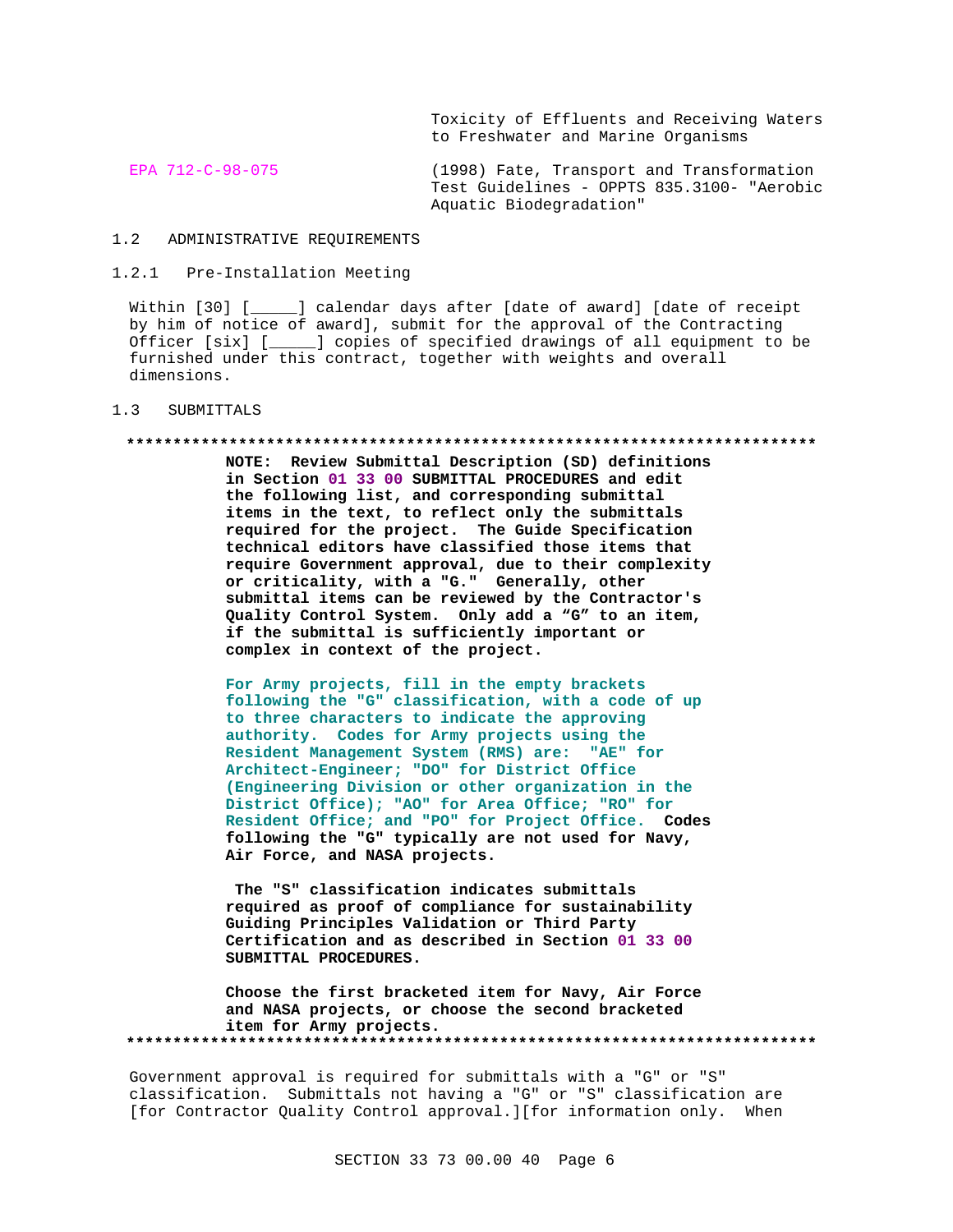used, a code following the "G" classification identifies the office that will review the submittal for the Government.] Submit the following in accordance with Section 01 33 00 SUBMITTAL PROCEDURES:

SD-01 Preconstruction Submittals

Transformer Test Schedule[; G[, [\_\_\_\_]]]

SD-02 Shop Drawings

Connection Diagrams[; G[, [\_\_\_\_]]]

Fabrication Drawings[; G[, [\_\_\_ ]]]

Installation Drawings[; G[, [\_\_\_\_]]]

Equipment Foundation Drawings[; G[, [\_\_\_]]]

SD-03 Product Data

Power Transformers[; G[, [\_\_\_]]]

Manufacturer's Instructions[; G[, [\_\_\_]]]

SD-06 Test Reports

Factory Test Reports[; G[, [\_\_\_]]]

Acceptance Tests[; G[, [\_\_\_\_]]]

SD-07 Certificates

Certificates of Compliance[; G[, [\_\_\_\_]]]

SD-11 Closeout Submittals

Final Test Reports[; G[, [\_\_\_]]]

Operation And Maintenance Manuals[; G[, [\_\_\_]]]

Warranty[; G[, [\_\_\_\_]]]

## 1.4 QUALITY CONTROL

## 1.4.1 Regulatory Requirements

In each of the publications referred to herein, consider the advisory provisions to be mandatory, as though the word, "shall" had been substituted for "should" wherever it appears. Interpret references in these publications to the "authority having jurisdiction," or words of similar meaning, to mean the Contracting Officer. Ensure equipment, materials, installation, and workmanship are in accordance with the mandatory and advisory provisions of NFPA 70, IEEE C2 unless more stringent requirements are specified or indicated.

## 1.4.2 Qualifications

Provide materials and equipment that are products of manufacturers regularly engaged in the production of oil filled transformers and their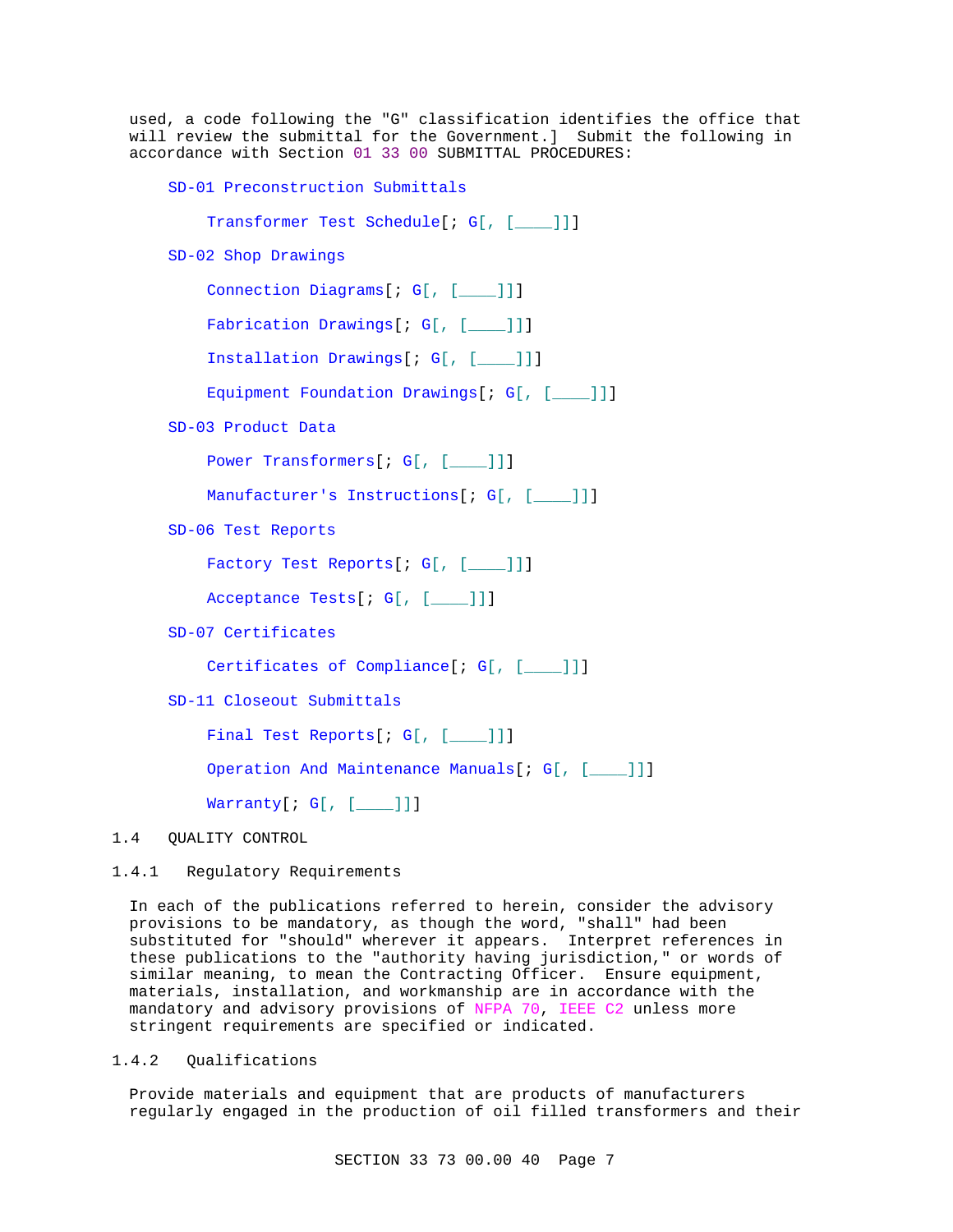component parts and equipment which are of equal material, design and workmanship. Provide products that are of the latest standard design for outdoor service which have been in satisfactory commercial or industrial use for 2 years with no less than 150 units manufactured prior to bid opening. Ensure the 2-year period includes applications of equipment and materials under similar circumstances and of similar size. Ensure the product has been on sale on the commercial market through advertisements, manufacturers' catalogs, or brochures during the 2-year period. Where two or more items of the same class of equipment are required, these items must be products of a single manufacturer.

#### $1.4.3$ Certificates of Compliance

Submit certificates of compliance of previous tests on similar units under actual conditions for temperature rise, bushing tests, and short-circuit tests in lieu of factory tests on actual units furnished is acceptable upon approval.

#### DELIVERY, STORAGE, AND HANDLING  $1.5$

Do not ship transformer to the site until all factory tests and their results are approved by the Contracting Officer and the equipment is inspected and approved by the Contracting Officer unless he has given the manufacturer a written waiver.

Do not use products manufactured more than one year prior to date of delivery to site, unless specified otherwise.

#### 

## NOTE: The following Government testing requirements are specific to the site, project, and Government Agency. Coordinate requirements with Government Representatives.

After the transformer arrives on site and prior to installation, the Government will perform an insulation power factor test and take an oil sample for a dielectric test, dissolved gas analysis, water-in-oil (Karl Fischer) test, oil acidity test, and PCB content determination. Test results will be used as baseline for future maintenance and compared to factory test results to ensure compliance with all requirements.

#### $1.6$ MAINTENANCE MATERIAL SUBMITTALS

In addition to requirements of Section 01 78 00, Data Package 5, include the following information on the actual Power Transformers provided:

- a. An instruction manual with pertinent items and information highlighted
- b. An outline drawing, front, top, and side views
- c. Routine and field acceptance test reports
- d. Automatic load-tap changing equipment and accessories
- e. Fuse curves for all fuses
- f. Actual nameplate diagram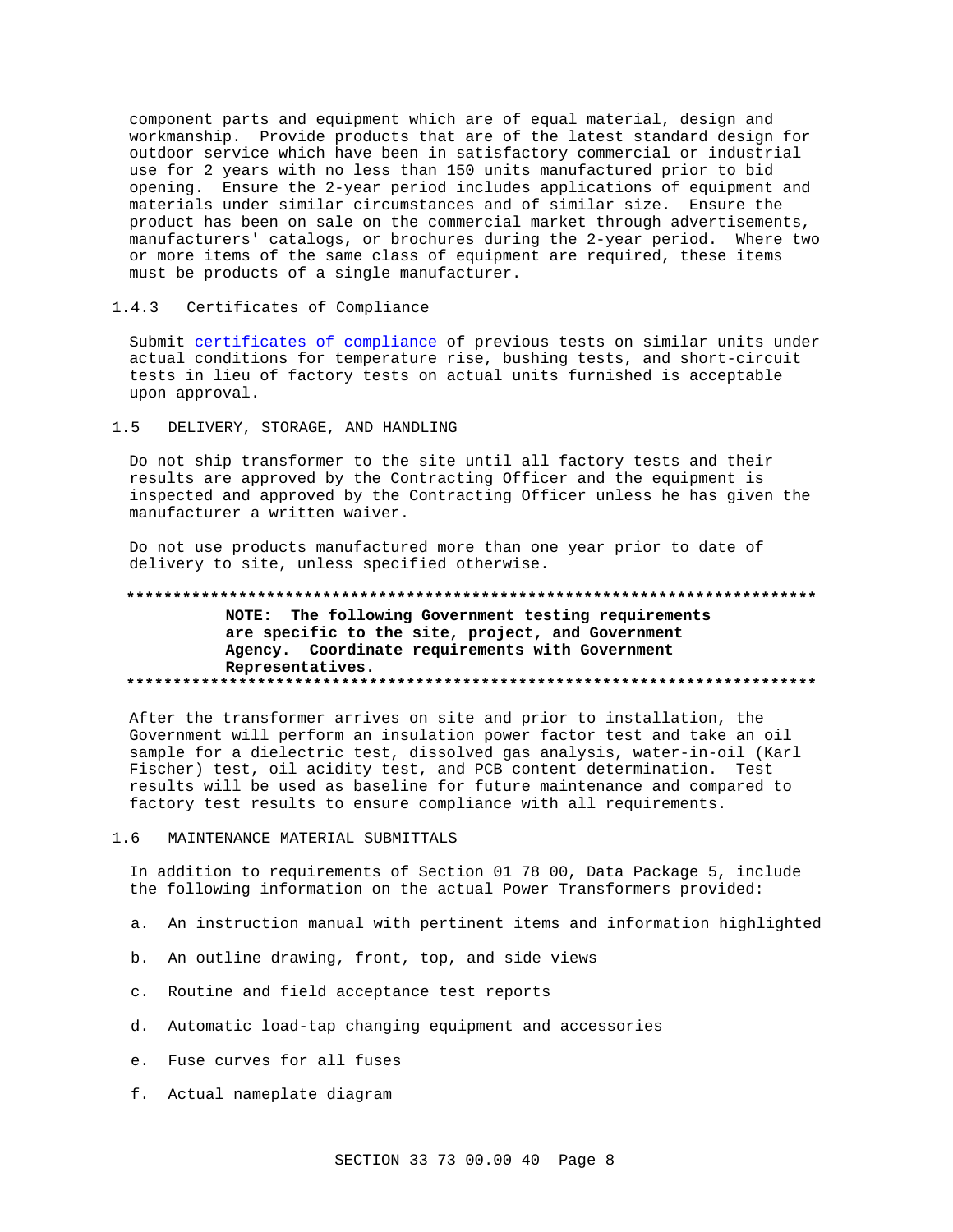g. Date of purchase

## 1.7 WARRANTY

Provide three (3) copies of the warranty to the Contracting Officer. Ensure the equipment items are supported by service organizations which are reasonably convenient to the equipment installation in order to render satisfactory service to the equipment on a regular and emergency basis during the warranty period of the contract.

#### PART 2 PRODUCTS

#### 2.1 SYSTEM DESCRIPTION

#### **\*\*\*\*\*\*\*\*\*\*\*\*\*\*\*\*\*\*\*\*\*\*\*\*\*\*\*\*\*\*\*\*\*\*\*\*\*\*\*\*\*\*\*\*\*\*\*\*\*\*\*\*\*\*\*\*\*\*\*\*\*\*\*\*\*\*\*\*\*\*\*\*\*\***

**NOTE: Utility Class Power Transformers are highly specialized and expensive pieces of equipment with long-lead procurement times. Product specifications in this section are high-level and require designer to coordinate with the Government Agency procuring the equipment and the entity performing maintenance and operations on the system supplied by the equipment. \*\*\*\*\*\*\*\*\*\*\*\*\*\*\*\*\*\*\*\*\*\*\*\*\*\*\*\*\*\*\*\*\*\*\*\*\*\*\*\*\*\*\*\*\*\*\*\*\*\*\*\*\*\*\*\*\*\*\*\*\*\*\*\*\*\*\*\*\*\*\*\*\*\***

## 2.1.1 Design Requirements

Provide station power transformers with primary connections to [overhead] [underground] high-voltage incoming lines and [bus connected secondary] [secondary connections to underground cables] [secondary connections to underground distribution lines] that are two-winding, three-phase, 60-hertz (Hz), oil-immersed, 55/65-degree C rise above a 30 degrees C86 degrees Fahrenheit average ambient, [self-cooled Class OA] [forced-air-cooled Class OA/FA] [forced-air-oil-cooled Class OA/FA/FOA] outdoor type conforming to IEEE C57.12.00 and IEEE C57.12.80.

Submit complete design and manufacturer's catalog data on power transformers including transformer tanks, bushings, enclosures, cores, coils, automatic load-tap changing equipment and accessories. Ensure power transformers and all equipment and accessories meet or exceed specified material and performance requirements and reference standards.

Submit manufacturer's instructions for the power transformers including special provisions required to install equipment components and system packages. Provide special notices that detail impedances, hazards and safety precautions.

Submit connection diagrams for power transformers, cores, coils and automatic load-tap changing equipment. Provide connection diagrams that indicate the relations and connections of the following items by showing the general physical layout of all controls, the interconnection of one system (or portion of system) with another, and internal tubing, wiring, and other devices.

Submit fabrication drawings for power transformers, transformer tanks, bushings, enclosures, cores, coils, automatic load-tap changing equipment and accessories. Provide fabrication drawings that consist of manufacturers original fabrication and assembly details to be performed at the factory for the project.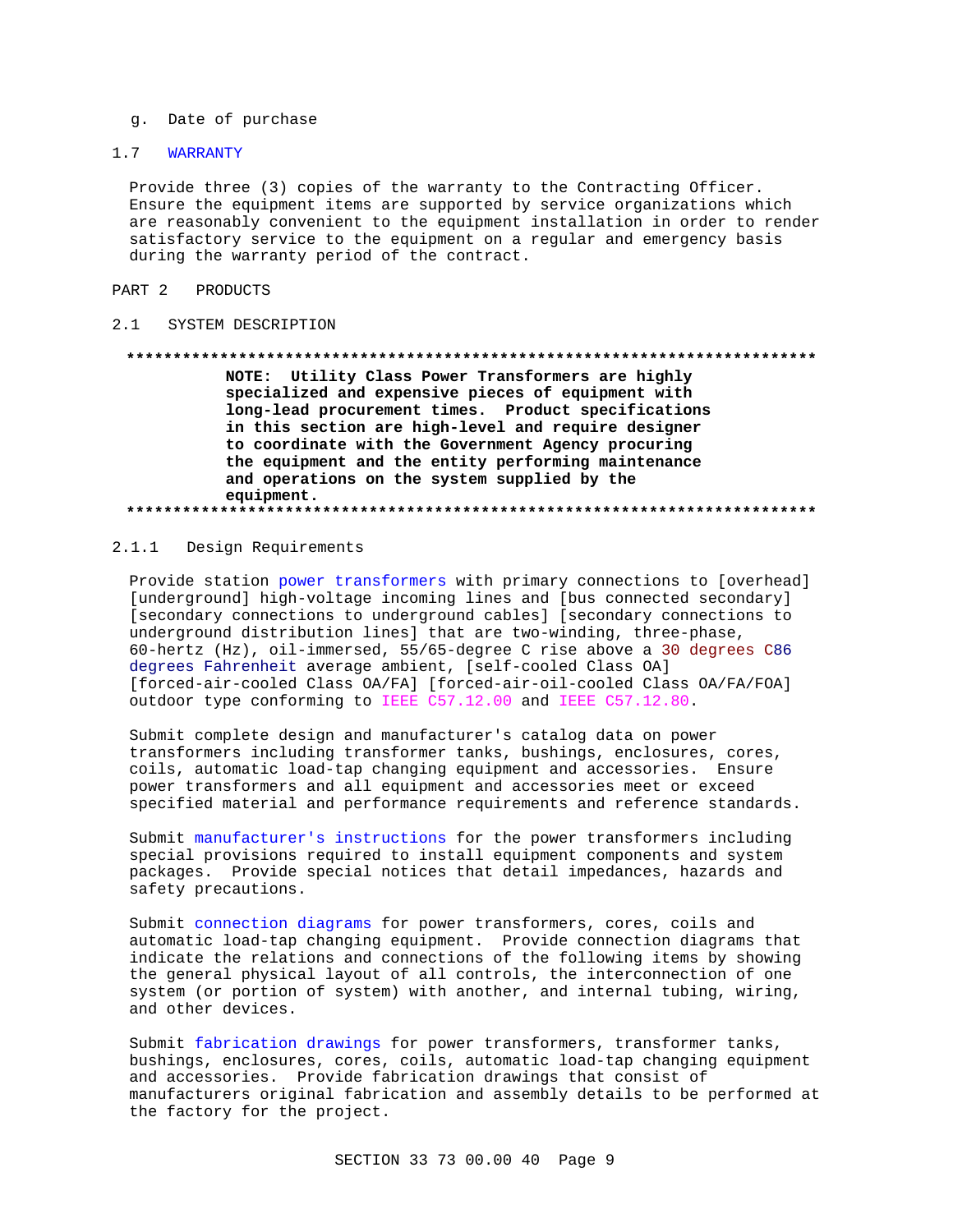Submit engineered Equipment Foundation Drawings for power transformers that includes plan dimensions of foundations and relative elevations, equipment weight and operating loads, horizontal and vertical loads, horizontal and vertical clearances for installation, and size and location of anchor bolts. Ensure submitted drawings are signed and sealed by a licensed professional engineer[ in the State of [\_\_\_\_\_]].

## 2.1.2 Performance Requirements

## 2.1.2.1 Impedance

Provide percent impedance voltage at the self-cooled rating in accordance with IEEE C57.12.10.

# 2.1.2.2 Short-Circuit Withstand

Provide transformers capable of withstanding, without injury, the mechanical and thermal stresses caused by short circuits on the external terminals of the low-voltage windings in accordance with IEEE C57.12.00.

## 2.1.2.3 Voltage Ratings

Provide primary voltage section that is rated for connection to [69,000][115,000][138,000][230,000] [\_\_\_\_\_] volt, three-phase, 60 Hz power distribution systems.

Provide secondary voltage section that is [13,800] [13,200] [12,470] [ $\_\_\_\$ ] volt, three-phase, 60-Hz, for connection to solidly grounded power distribution systems.

## 2.1.2.4 Insulation Class

Insulate transformer primary windings for [69,000] [115,000] [138,000] [230,000] [\_\_\_\_\_] volts for connection to [69,000] [115,000] [138,000] [230,000] [\_\_\_\_\_] volt, three-phase, 60-Hz, power transmission systems.

## 2.1.2.5 Basic Impulse Insulation Levels

Provide basic impulse insulation levels (BILs) of the incoming and transforming sections of the transformer in accordance with IEEE C37.121.

### 2.2 FABRICATION

#### 2.2.1 Painting

## **\*\*\*\*\*\*\*\*\*\*\*\*\*\*\*\*\*\*\*\*\*\*\*\*\*\*\*\*\*\*\*\*\*\*\*\*\*\*\*\*\*\*\*\*\*\*\*\*\*\*\*\*\*\*\*\*\*\*\*\*\*\*\*\*\*\*\*\*\*\*\*\*\*\* NOTE: For all outdoor applications and all indoor**

**applications in a harsh environment refer to Section 09 96 00 HIGH-PERFORMANCE COATINGS. High performance coatings are specified for all outdoor applications because ultraviolet radiation breaks down most standard coatings, causing a phenomena known as chalking, which is the first stage of the corrosion process. For additional information contact The Coatings Industry Alliance, specific suppliers such as Keeler and Long and PPG, and NACE International (NACE). \*\*\*\*\*\*\*\*\*\*\*\*\*\*\*\*\*\*\*\*\*\*\*\*\*\*\*\*\*\*\*\*\*\*\*\*\*\*\*\*\*\*\*\*\*\*\*\*\*\*\*\*\*\*\*\*\*\*\*\*\*\*\*\*\*\*\*\*\*\*\*\*\*\***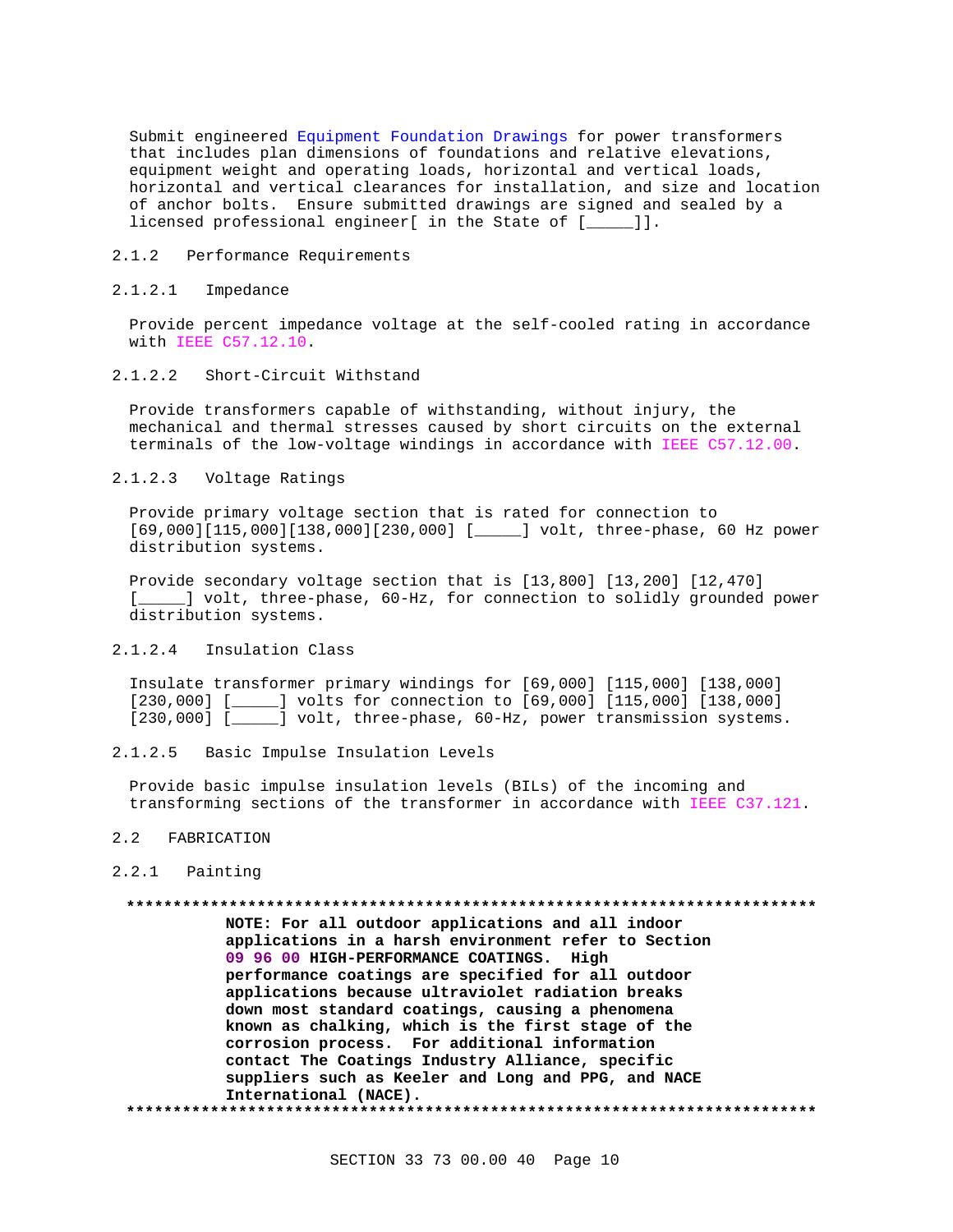After fabrication, clean and paint all exposed ferrous metal surfaces of the transformer and component equipment. Provide the transformer with the standard finish by the manufacturer when used for most indoor installations. For harsh indoor environments (any area subjected to chemical and/or abrasive action), and all outdoor installations, refer to Section 09 96 00 HIGH-PERFORMANCE COATINGS.

# 2.3 COMPONENTS

Provide transformers that include a core and coil assembly enclosed in a sealed airtight and oiltight tank, with accessories and auxiliary equipment as indicated and specified.

# 2.3.1 Tank

Provide transformer tank with walls, bottom, and cover fabricated from hot-rolled steel plate with cooling tubes or radiators vertically mounted to the side walls of the tank.

Provide transformer tank that is welded construction with rectangular base designed for rolling in the direction of the centerline of the bushing segments.

- [ Provide tank that has a manhole in the cover. Provide circular manholes that are not less than 390 millimeter 15 inches in diameter. Provide rectangular or oval manholes that are not less than 250 by 400 millimeter 10 by 16 inches.
- ][Provide tank that has a handhole in the cover. Provide circular handholes that are not less than 150 millimeter 6 inches diameter. Provide rectangular handholes that are not less than 115 millimeter 4-1/2 inches wide and that have an area of not less than 42000 square millimeter 65 square inches.
- ] Provide lifting, moving, and jacking facilities conforming to IEEE C57.12.10.

Provide transformer base that is designed to provide natural draft ventilation under the transformer tank when the transformer is placed on a flat concrete foundation. Undercoat the bottom of the transformer tank with a heavy rubberized protective sealing material at least 0.8 millimeter 1/32 inch thick.

- [ Weld cooling tubes into headers which in turn are welded into the transformer tank wall.
- ] Provide a sealed-tank oil-preservation system that seals the interior of the transformer from the atmosphere throughout temperatures ranging to 100 degrees C. Provide constant gas and oil volume with internal gas pressure not exceeding 69 kilopascal positive or 55 kilopascal negative. 10 pounds per square inch, gage (psig) positive or 8-psig negative. Make provision for the relief of excessive internal pressure in the transformer tank, by the installation of a pressure relief valve.

Provide a completely assembled transformer that is designed to withstand, without permanent deformation, a pressure 25 percent greater than the maximum operating pressure of the sealed-tank oil-preservation system.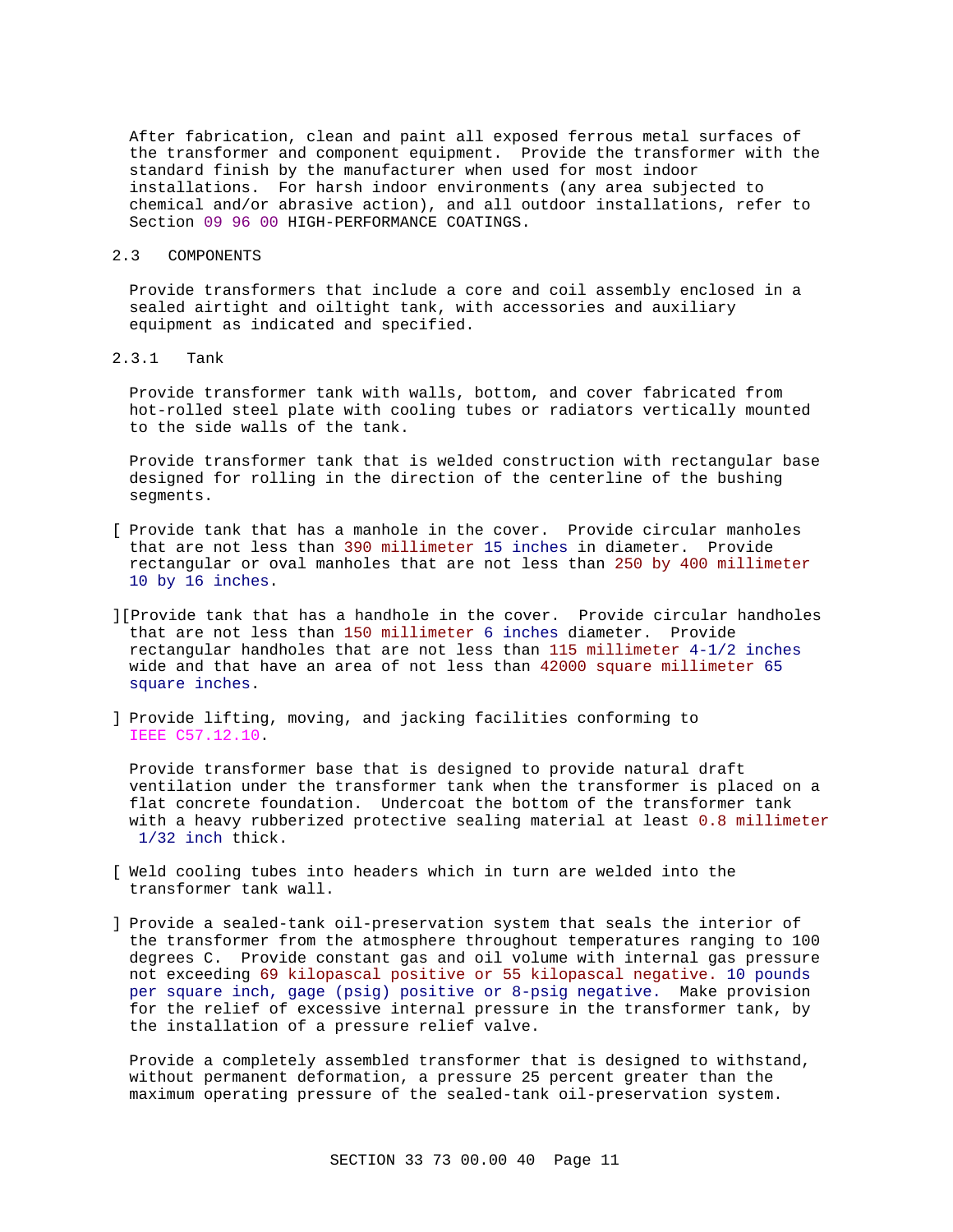Provide spare mounting gaskets for all bushings, terminal chambers, handholes, and the gasket between the relief cover and flange on the pressure relief valve.

# 2.3.2 Bushings

Terminate primary windings of the transformer in cover-mounted high-voltage bushings. Terminate secondary windings of the transformer in sidewall bushings enclosed with throats or flanges that are an integral part of the transformer and terminal chambers for electrical connections to the underground distribution system. Provide same insulation class of bushings as the insulation class of the windings to which they are connected. Provide electrical characteristics of transformer bushings in accordance with IEEE C57.12.00. Provide dimensions of transformer bushings in accordance with IEEE C57.19.00.

## 2.3.3 Cores

Provide cores that are built up with laminated, nonaging, high-permeability, grain-oriented, cold-rolled, silicon sheet steel. Ensure laminations are coated with an insulating film or finish to minimize eddy-current losses. Ensure sheet steel conforms to ASTM A345.

## 2.3.4 Coils

Provide high- and low-voltage coil sections that consist of insulated copper conductors wound around the core. Provide coil sections that are [concentric] [rectangular] to counteract forces incurred under short-circuit conditions. Provide coil sections with oil ducts to dissipate the heat generated in the windings. Provide coil sections that are electrically connected together and to the respective terminal bushings of the transformer. Ensure copper conductors in the high- and low-voltage coil sections conform to ASTM B48, Type B for applications involving edgewise bending.

Provide primary winding of the transformer that is equipped with four 2.5 percent full-capacity taps, two above and two below normal voltage, brought out to an externally operated manual tap changer. Provide tap changer handles capable of being padlocked in each tap position and is operable when the transformer is deenergized.

## 2.3.5 Cooling Provisions

- [ Provide radiators that are detachable all-welded [mild steel] [hot-dipped galvanized steel] construction, with top and bottom connections to the transformer tank wall. Provide tank wall top and bottom connections to radiators that are equipped with valves that permit removal of radiator without draining oil from the transformer tank.
- ][Provide transformer that is equipped with automatically controlled fans to provide forced-air-cooled transformer ratings in accordance with IEEE C57.12.10. Provide equipment that includes a thermally operated control device, manually operated bypass switch, motor-driven fans, and electrical conduit and wire connections.
- ][Make provision for future installation of automatically controlled motor-driven fans to give forced-air-cooled transformer ratings conforming to IEEE C57.12.10. Provide necessary mechanical arrangements for a thermally operated control device to be mounted in a well for top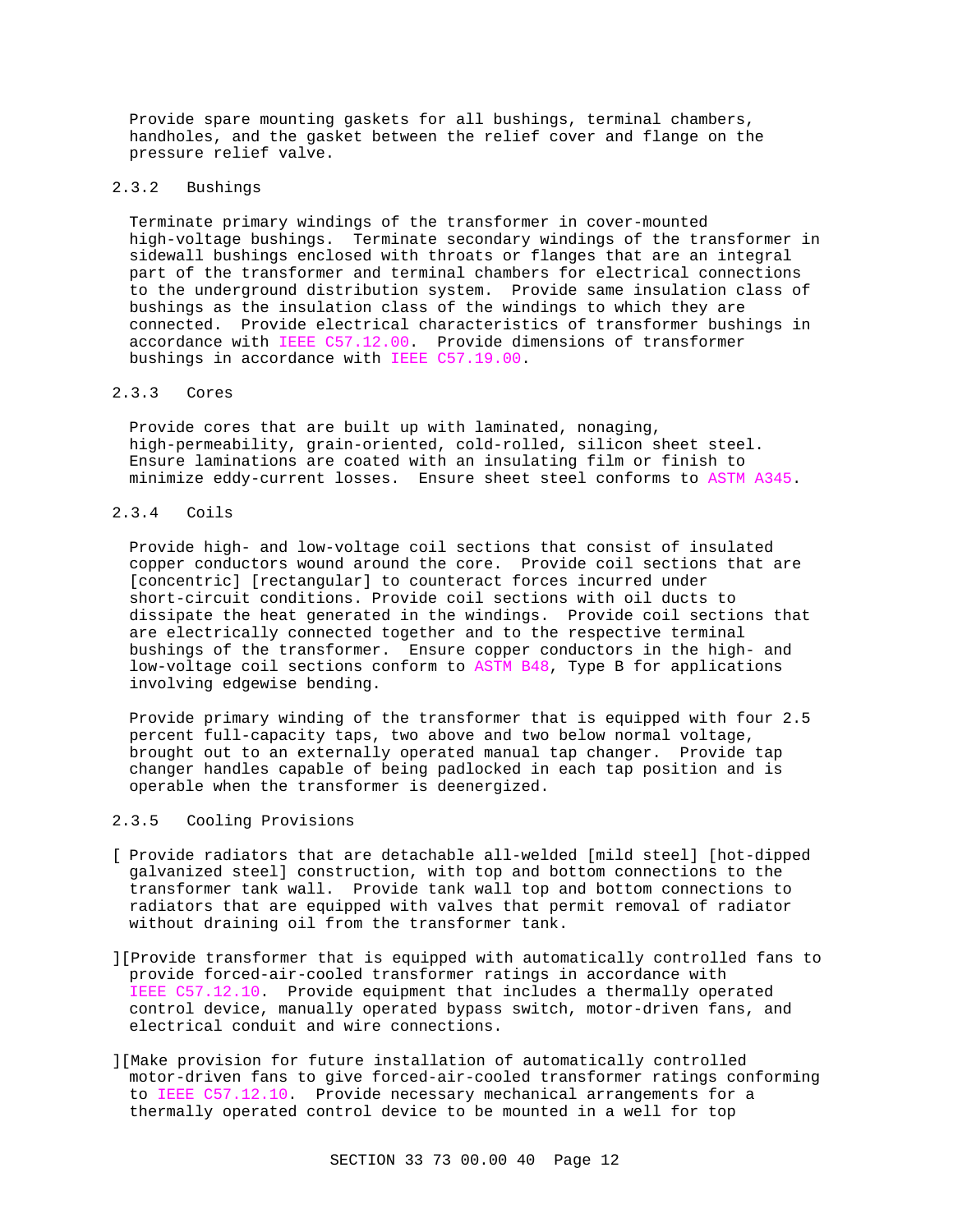liquid-temperature control as described in IEEE C57.12.00. Make provision for the future mounting of control cabinets, conduit, and fans.

# NOTE: When fans are to be provided, select from one of the two following paragraphs.

- [ Provide a thermally operated control device that consists of a top oil temperature relay with a thermal element mounted in a well responsive to the top liquid-level temperature of the transformer.
- [[Provide thermally operated control device that consists of a hot-spot] temperature relay with thermal element mounted in a well and a bushing type current transformer. Add energy from the current transformer to the top oil temperature of the transformer to indicate the simulated hot-spot condition in one phase of the transformer winding.
- ] Provide well that conforms to IEEE C57.12.00. Connect manually operated bypass switch in parallel with the automatic control contacts and enclose in a weatherproof cabinet located on the side of the transformer at a height not greater than 1500 millimeter 60-inches above the concrete foundation. Provide fan motors that are [230] [120] -volt, single-phase, 60-hertz, without centrifugal switch and are [individually fused] [thermally] protected.

### 2.3.6 Automatic Load-Tap Changing Equipment

 $\mathbf{I}$ 

# NOTE: Delete the following paragraphs if automatic load-tap changers are not applicable to the project.

Provide transformer that is equipped with three-phase automatic load-tap changing equipment that provides 10 percent voltage adjustment in 16 equal steps above and below rated secondary voltage in accordance with IEEE C57.12.10

Provide load-tap changing equipment that consists of an arcing tap switch or tap selector and arcing switch, a motor-driving mechanism, position indicator, and automatic control devices contained in weatherproof enclosures mounted on the sidewalls of the transformer tank.

Locate arcing tap switch or tap selector and arcing switch in one or more oil-immersed welded steel plate compartments. Compartments have removable, bolted, external access covers, drain and sampling valve, filling plug, and magnetic liquid-level gage. Make provision for the escape of gas generated by the arcing contacts. Isolate oil in the arcing switch compartment from the oil within the transformer tank.

Provide a motor-drive mechanism that is equipped with a [230] [120]-volt, single-phase, 60-hertz motor and [hand crank] [hand wheel] for automatic and manual operation of the driving mechanism. Provide mechanically operated electric limit switches to prevent overtravel beyond the maximum lower and raise positions.

House automatic control devices in a weatherproof sheet metal cabinet with breather and hinged doors to provide access to the control devices. Make provisions for padlocks.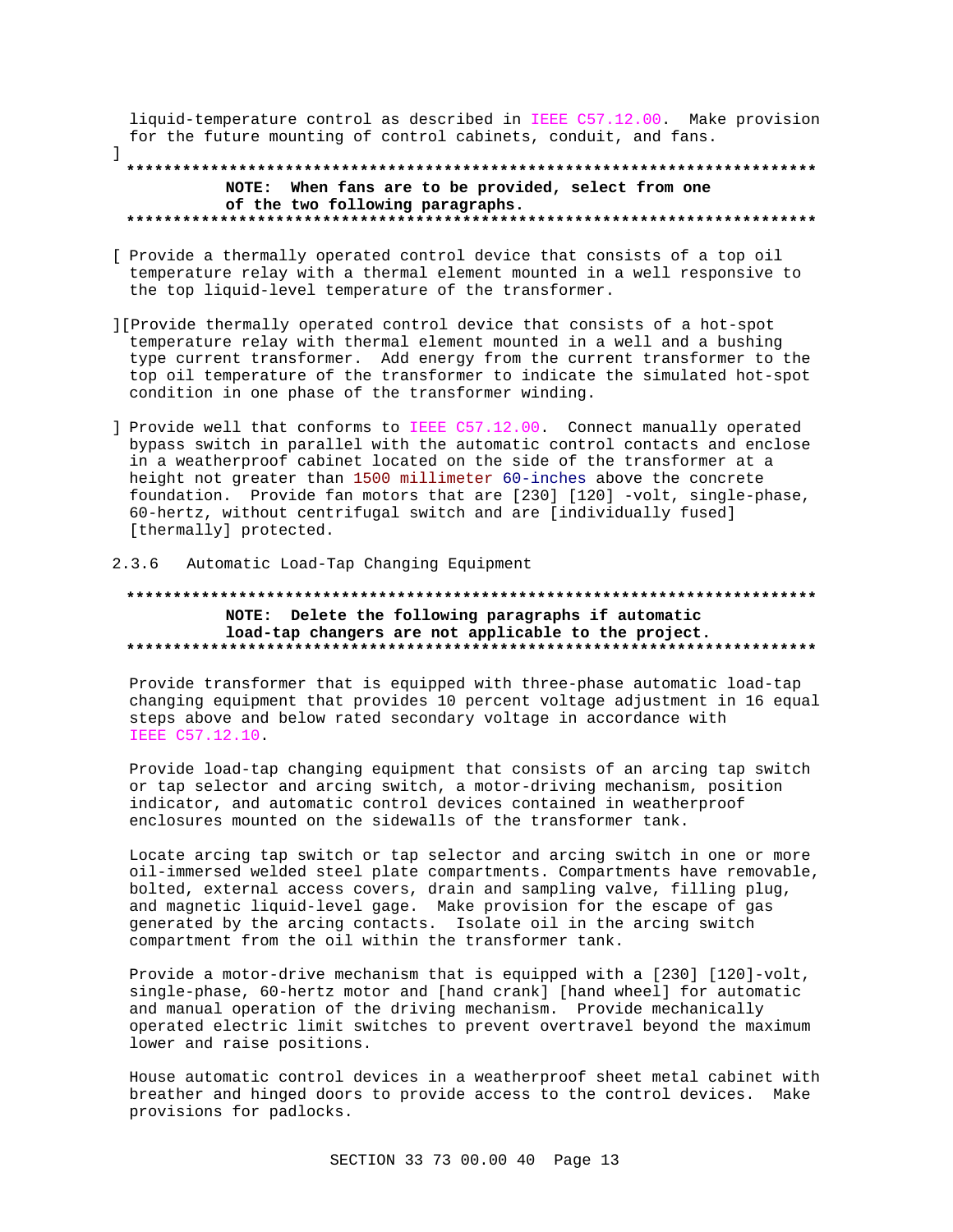Provide automatic control devices that include a voltage-regulating relay, time delay, manual/automatic selector switch, line-drop compensator, paralleling switch, current transformers, reactance reversal control switch, operation counter, current and potential test terminals, lampholder and switch, heater and switch, convenience outlet, and protective devices in accordance with IEEE C57.12.10, Section 26 05 70.00 40 HIGH VOLTAGE OVERCURRENT PROTECTIVE DEVICES and Section 26 05 71.00 40 LOW VOLTAGE OVERCURRENT PROTECTIVE DEVICES.

Make provision for the accurate alignment, positioning, and locking of arcing contacts in each tap position. When the load-tap changing equipment is on a tap position at or above rated secondary voltage, provide a transformer that is capable of supplying its rated kVA.

## 2.3.7 Insulating Liquid

- [ Ensure insulating oil conforms to ASTM D3487 Type II with inhibitor. Provide dielectric strength of transformer oils, when shipped, that is not less than 28 kV when measured in accordance with ASTM D117. Ensure the Neutralization Number is not greater than .03 gm KOH/ml when measured in accordance with ASTM D974. Provide emulsified water that does not exceed 25 ppm at 20 degrees C68 degrees F when measured in accordance with ASTM D1533. Provide power factor that does not exceed 0.5 percent at 20 degrees C68 degrees F when measured in accordance with ASTM D924. Provide identification of transformer as "non-PCB" and "Type II mineral oil" on the nameplate.
- ][Provide less-flammable oil conforming to NFPA 70 and FM APP GUIDE. Provide a non-propagating high fire point transformer insulating liquid having a fire point not less than 300 degrees C572 degrees F when tested per ASTM D92. Ensure liquid has a dielectric strength not less than 33 kilovolts when tested in accordance with ASTM D877 and NFPA 70. Provide identification of the transformer as "non-PCB" and "manufacturer's name and type of fluid" on the nameplate.

Provide a fluid that is a biodegradable electrical insulating and cooling liquid classified by UL and approved by FM as "less flammable". Ensure the fluid meets the following requirements:

- a. Pour point: ASTM D97, less than -15 degree C
- b. Aquatic biodegradation: EPA 712-C-98-075, 100 percent
- c. Trout toxicity: OECD Test 203, zero mortality of EPA 600/4-90/027F, pass

## ]2.4 ACCESSORIES

Provide transformer accessories that include a liquid-level indicator, liquid-temperature indicator, pressure/vacuum gage, drain and filter valves, ground pads, and identification plate. Ensure transformer accessories and their locations conform to IEEE C57.12.10.

Locate the nitrogen fill valve above the transformers liquid level.

2.4.1 Space Heaters

#### **\*\*\*\*\*\*\*\*\*\*\*\*\*\*\*\*\*\*\*\*\*\*\*\*\*\*\*\*\*\*\*\*\*\*\*\*\*\*\*\*\*\*\*\*\*\*\*\*\*\*\*\*\*\*\*\*\*\*\*\*\*\*\*\*\*\*\*\*\*\*\*\*\*\***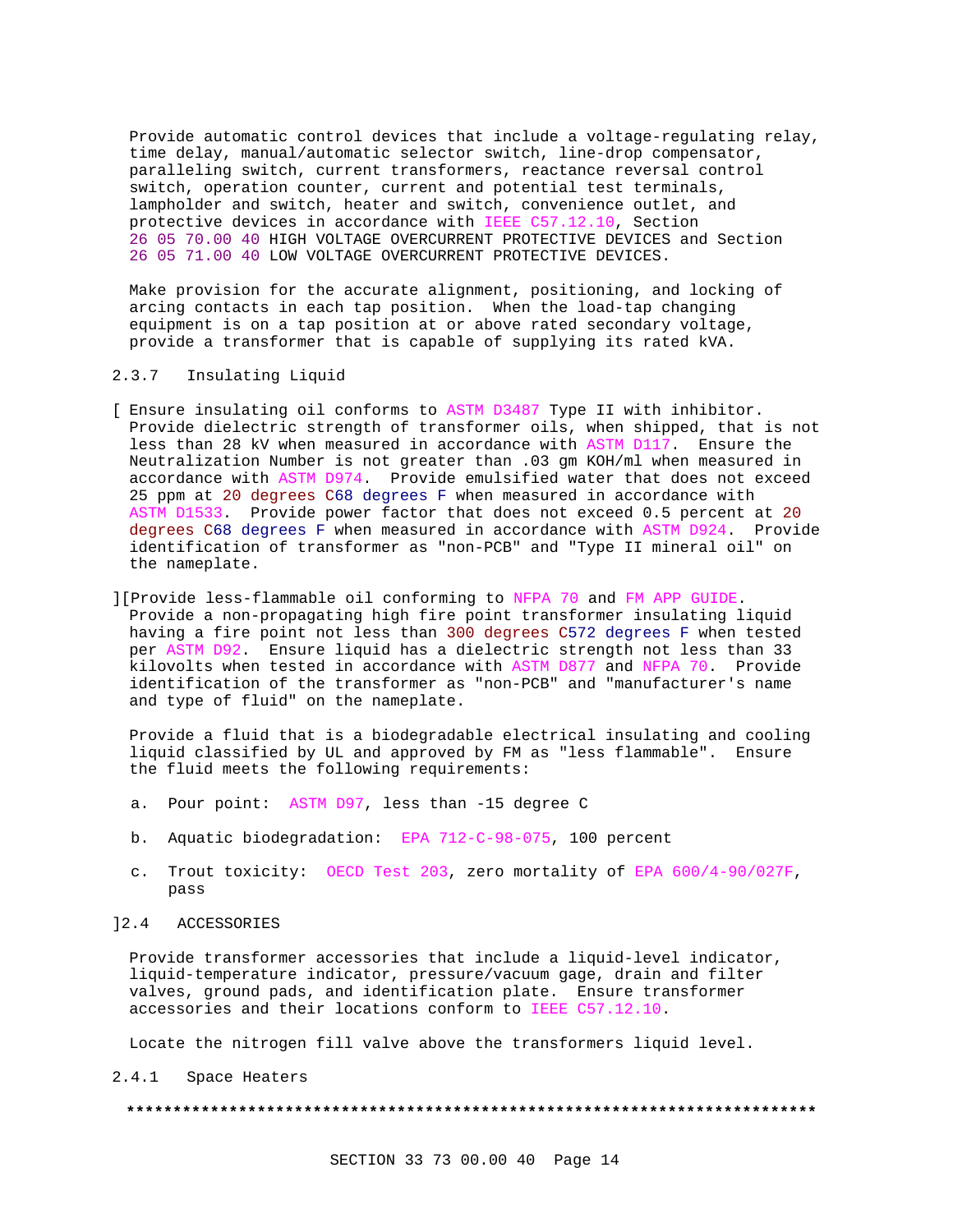**NOTE: Include paragraphs SPACE HEATERS and EXTERNAL VOLTAGE SOURCE for outdoor transformers that utilize stress cones for terminating medium voltage power cables. Include space heaters in secondary compartment at the request of maintenance and operations personnel. Space heaters prevent moisture build-up in ventilated compartments.**

**Wattage supplied by heaters is one-fourth of heater nameplate rating when 240-volt heaters are operated at 120-volts. \*\*\*\*\*\*\*\*\*\*\*\*\*\*\*\*\*\*\*\*\*\*\*\*\*\*\*\*\*\*\*\*\*\*\*\*\*\*\*\*\*\*\*\*\*\*\*\*\*\*\*\*\*\*\*\*\*\*\*\*\*\*\*\*\*\*\*\*\*\*\*\*\*\***

Equip primary [and secondary] cable termination compartment with externally energized space heaters. Ensure heaters generate approximately 40 watts per square meter 4 watts per square foot at the outer surface area. Provide heaters that have a power density that does not exceed 4 watts per 645 square millimeter square inch of heater element surface. Provide heaters that are rated at 240-volts for connection to 120-volts. Locate heaters at the lowest portion of each space to be heated. Cover terminals. Use thermostats to regulate the temperature.

Provide installed and operable heaters at the time of shipment so that the heaters can be operated immediately upon arrival at the site, during storage, or before installation. Provide connection locations that are marked prominently on drawings and shipping covers and that have temporary leads for storage operation. Ensure leads are easily accessible without having to remove shipping protection.

# 2.4.2 External Voltage Source

Group together all externally powered wiring to the switch as much as possible and connect to a terminal block which is marked with a laminated plastic nameplate having 5 millimeter 3/16-inch high white letters on a red background as follows:

#### DANGER - EXTERNAL VOLTAGE SOURCE

Provide externally powered wiring that includes unit space heaters [, temperature alarm devices] [, fans] [, \_\_\_\_\_] [, and] [instrumentation circuits].

## 2.4.3 Miscellaneous

Include the following transformer accessories, a liquid-level indicator, liquid-temperature indicator, pressure/vacuum gage, drain and filter valves, ground pads, and identification plate. Provide transformer accessories and their locations that conform to IEEE C57.12.10.

Transformer kilovolt-ampere (kVA) ratings are continuous and are based on temperature-rise tests. Do not exceed temperature limits when the transformer is delivering rated kVA output at rated secondary voltage in accordance with IEEE C57.12.00.

## 2.5 FACTORY TESTING

Conduct factory testing and submit Factory Test Reports in accordance with IEEE C57.12.90, IEEE 62, ASTM D3612, and IEEE C57.12.00, Table 16. Ensure at a minimum all tests included in "Design Tests" and Routine and Other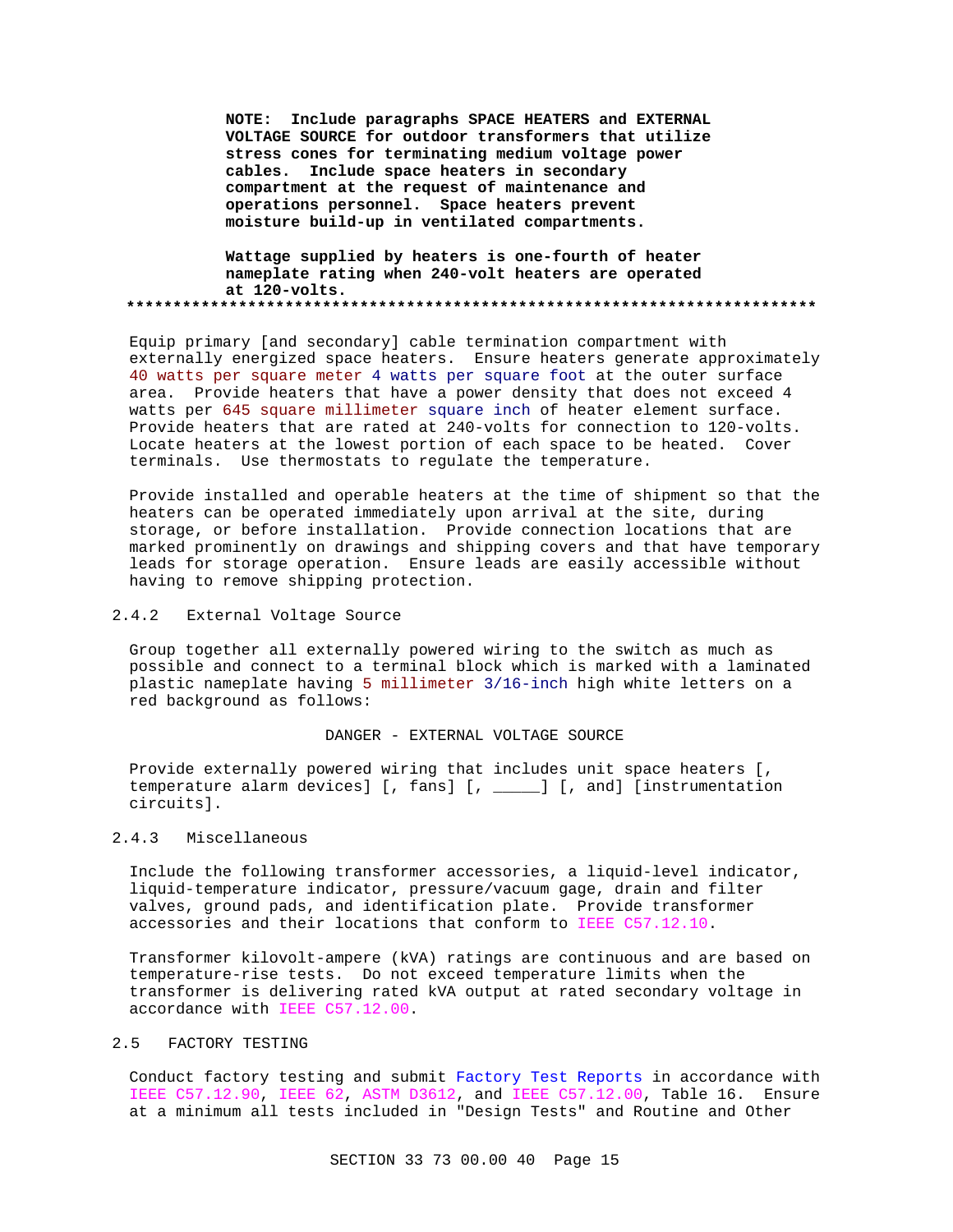Tests" paragraphs are completed. Maximum acceptable insulation power factor is 0.5 percent for mineral oil insulated transformers.

# 2.5.1 Transformer Test Schedule

The Government [reserves the right to][will] witness tests. Provide transformer test schedule for tests to be performed at the manufacturer's test facility. Submit required test schedule and location, and notify the Contracting Officer 30 calendar days before scheduled test date. Notify Contracting Officer 15 calendar days in advance of changes to scheduled date.

- a. Test Instrument Calibration
	- (1) The manufacturer has a calibration program which assures that all applicable test instruments are maintained within rated accuracy.
	- (2) The accuracy is directly traceable to the National Institute of Standards and Technology.
	- (3) Instrument calibration frequency schedule does not exceed 12 months for both test floor instruments and leased specialty equipment.
	- (4) Dated calibration labels are visible on all test equipment.
	- (5) Calibrating standard is of higher accuracy than that of the instrument tested.
	- (6) Keep up-to-date records that indicate dates and test results of instruments calibrated or tested. For instruments calibrated by the manufacturer on a routine basis, in lieu of third party calibration, include the following:

(a) Maintain up-to-date instrument calibration instructions and procedures for each test instrument.

(b) Identify the third party/laboratory calibrated instrument to verify that calibrating standard is met.

# 2.5.2 Design Tests

IEEE C57.12.00, and IEEE C57.12.90. Section 5.1.2 in IEEE C57.12.80 states that "design tests are made only on representative apparatus of basically the same design." Submit factory test reports (complete with test data, explanations, formulas, and results), in the same submittal package as the catalog data and drawings for each of the specified transformers. Perform design tests prior to the award of this contract.

- a. Submit test reports certified and signed by a registered professional engineer.
- b. Temperature rise: "Basically the same design" for the temperature rise test means a power transformer with the same coil construction, the same kVA, the same cooling type, the same temperature rise rating, and the same insulating liquid as the transformer specified.
- c. Lightning impulse: "Basically the same design" for the lightning impulse dielectric test means a power transformer with the same BIL,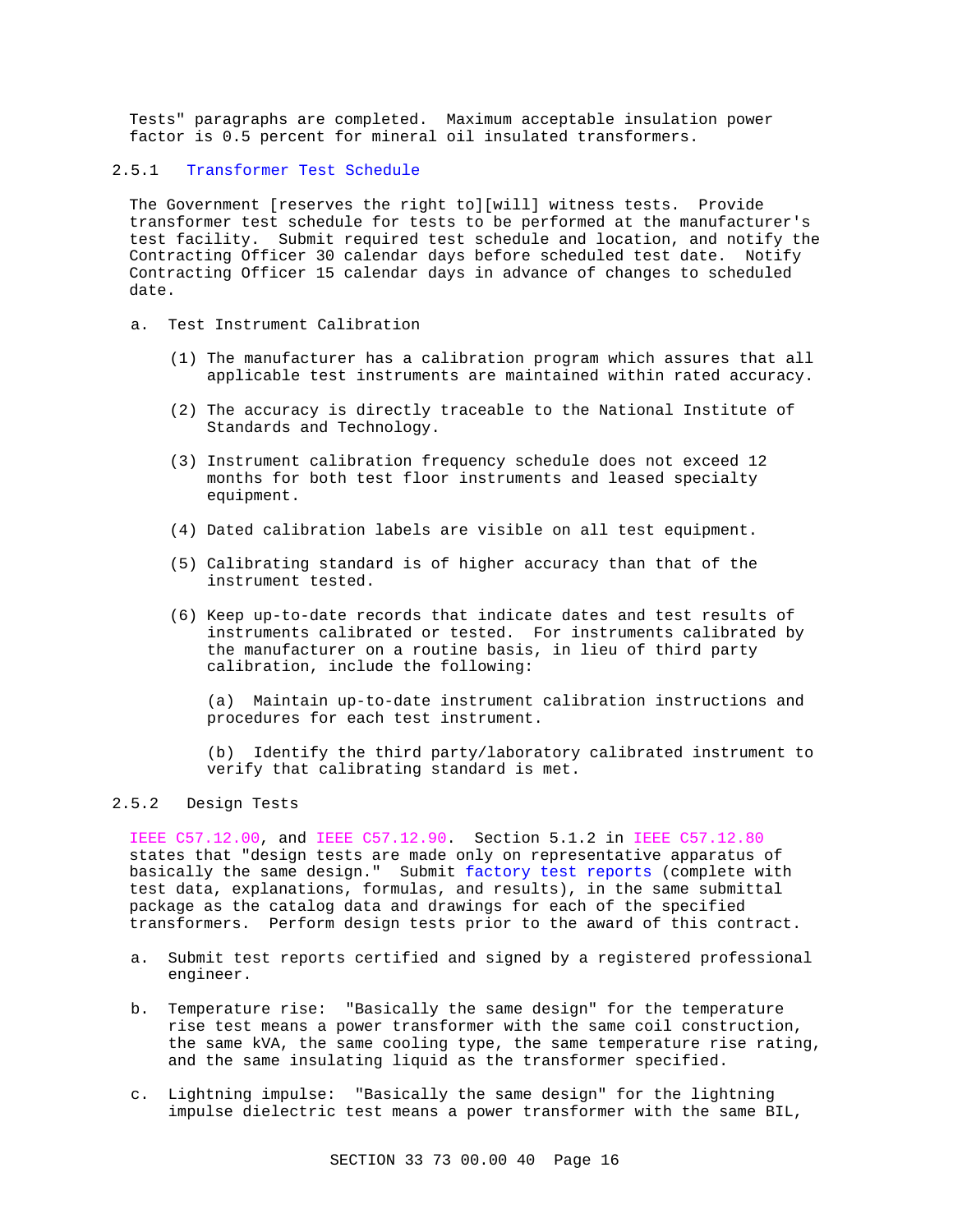the same coil construction, and a tap changer. Design lightning impulse tests includes the primary windings only of that transformer.

- (1) IEEE C57.12.90, paragraph 10.3 LIGHTNING IMPULSE TEST PROCEDURES and IEEE C57.98.
- (2) State test voltage levels.
- (3) Provide photographs of oscilloscope display waveforms or plots of digitized waveforms with test report.
- d. Lifting and moving devices: "Basically the same design" requirement for the lifting and moving devices test means a test report confirming that the lifting device being used is capable of handling the weight of the specified transformer in accordance with IEEE C57.12.34.
- e. Pressure: "Basically the same design" for the pressure test means a power transformer with a tank volume within 30 percent of the tank volume of the transformer specified.
- f. Short circuit: "Basically the same design" for the short circuit test means a power transformer with the same kVA as the transformer specified.
- 2.5.3 Routine and Other Tests

IEEE C57.12.00. Routine and other tests are performed by the manufacturer on [each of ] the actual transformer(s) prepared for this project to ensure that the design performance is maintained in production. Submit test reports, by serial number and receive approval before delivery of equipment to the project site. Required tests and testing sequence are as follows:

- a. Insulation-resistance tests of the windings
- b. Turns ratio tests
- c. Polarity and phase rotation tests
- d. No-load losses (NLL) and excitation current at rated voltage
- e. Load losses (LL) and impedance voltage at rated current
- f. Insulation power factor tests
- g. Dielectric
	- (1) Impulse
	- (2) Applied voltage
	- (3) Induced voltage
- h. Insulating liquid power factor tests
- i. Insulating liquid acidity tests
- j. Water-in-oil (Karl Fischer) tests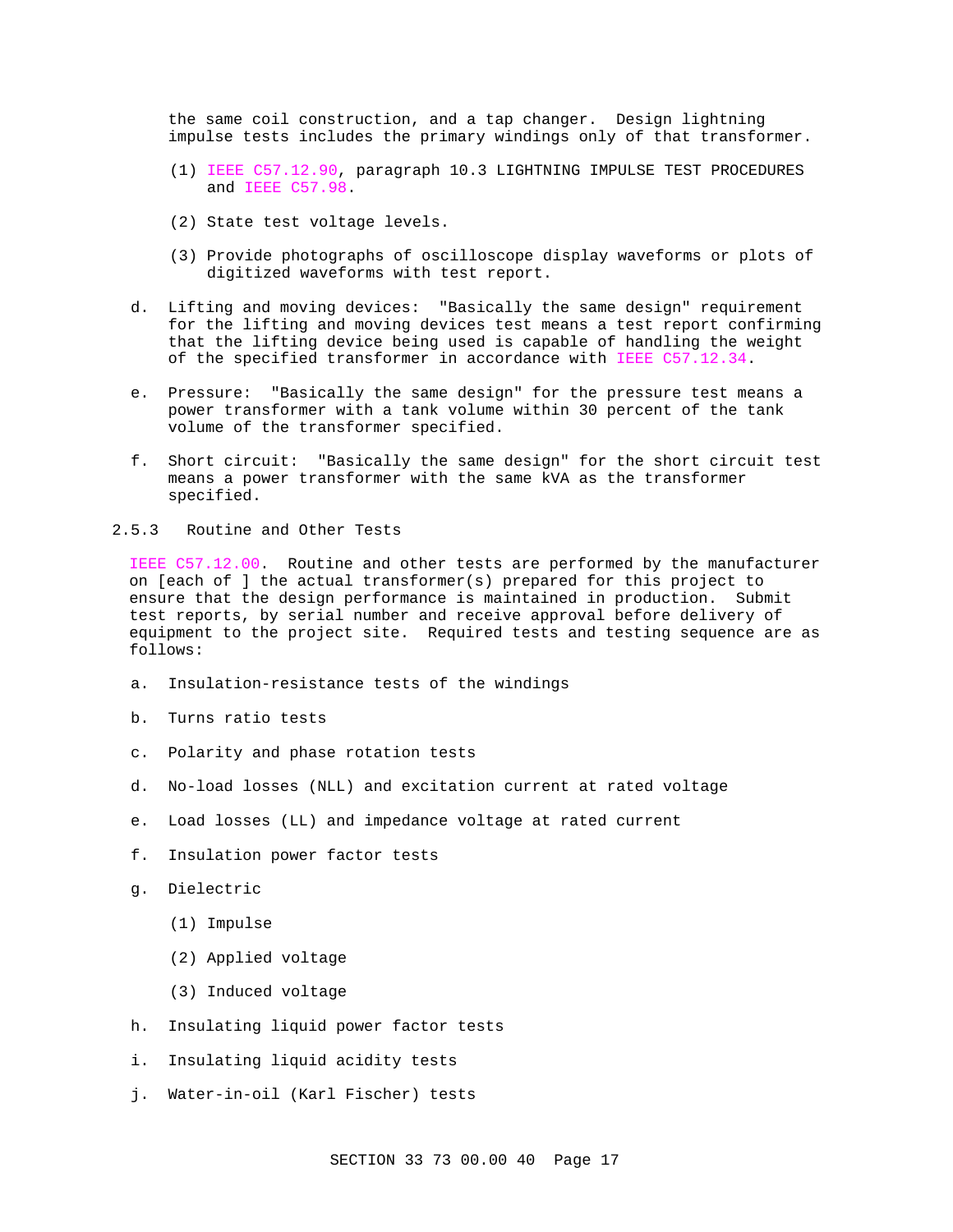- k. Leak
- l. Dissolved gas analysis (DGA)
- m. Sound tests
- n. Bushing tests

#### PART 3 EXECUTION

3.1 INSTALLATION

Install transformers as indicated and in accordance with the manufacturer's recommendations. Ground transformer tanks.

Provide installation drawings for the power transformer. Include complete details of equipment layout and design on the drawings.

#### 3.2 FIELD QUALITY CONTROL

## 3.2.1 Acceptance Tests

Retain the services of the manufacturer's service representative to perform initial start-up, commissioning, and acceptance testing. Manufacturer's service representative certification is required on all tests and reports submitted.

Disconnect primary winding of the transformer from the power supply, and ground the secondary windings of the transformer, before conducting insulation and high-voltage tests on primary windings.

Disconnect secondary winding of the transformer from the secondary feeder cables, and disconnect the primary winding of the transformer from the power supply and ground, before conducting insulation and high-voltage tests on secondary windings.

Give windings of the transformer an insulation-resistance test with a 5,000-volt insulation-resistance test set.

Apply tests for not less than 5 minutes and until 3 equal consecutive readings, 1 minute apart, are obtained. Record readings every 30 seconds during the first 2 minutes and every minute thereafter. Minimum acceptable resistance is 100 megohms.

Upon satisfactory completion of the insulation resistance tests, give the transformer windings an insulation power factor test and an excitation test. Maximum acceptable power factor is 0.5 percent. Excitation results vary due to the amount of iron and copper in the windings and are used for baselines only.

Conduct a turns ratio test on the transformer. Provide readings within 1/2 percent of each other.

Upon satisfactory completion of the above electrical tests, give the transformer the following oil tests: Power factor, neutralization number, Karl Fischer, Dissolved gas analysis, and dielectric. Provide results as follows:

Power Factor less than .5 percent at 20 degrees C